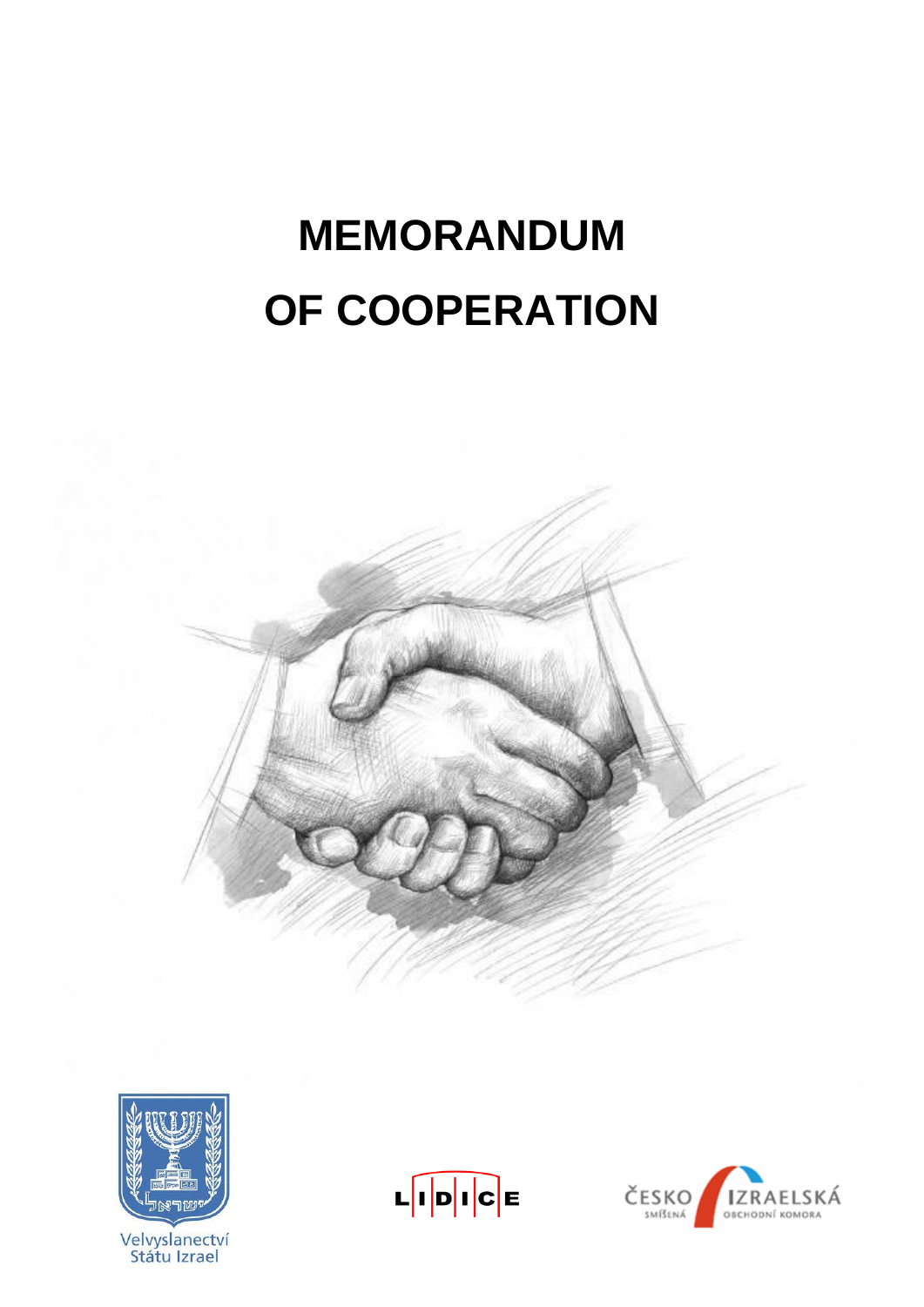## **MEMORANDUM OF COOPERATION**

### **Concluded between**

## **The Embassy of Israel, Czech-Israeli Chamber of Commerce and Lidice Memorial**

#### **I. Preamble**

The World War II and its tragic events led to the birth of the free Jewish state of Israel and of Lidice Memorial. The Cemach project also takes up this legacy.

**Cemach (meaning plant shoot, a key to knowledge in Hebrew)** is a creative competition for individuals and teams of secondary school students who learn about the contemporary Israel, its culture, economy, science, historical monuments and natural beauties. Students will work on their **creative projects in various disciplines** reflecting their interests and fields of study in the course of the 2011/2012 school year. The awareness and prestige of Lidice Memorial among the Czech public will also be reinforced as part of the project.

## **II. Subject**

Memorandum signatories commit to cooperate in particular in terms of advertising, organization and evaluation of the competition in order to contribute to the success of the project.

In terms of organization, they will cooperate to provide for needed space, equipment and experience necessary to ensure the proper competition.

In terms of promotion, the contractual parties undertake to provide their own information and communication channels like their websites and magazines for the promotion of the competition and joint presentation of the memorandum signatories.

As far as the evaluation is concerned, the contractual parties undertake to jointly nominate a committee consisting of important representatives of cultural and social life, whose credit will provide for indisputable selection of the competition winners.

The signatories undertake to set up a relevant coordination group consisting of members representing all the mentioned parties in order to accomplish the said objectives, the group will be in charge of regular information sharing, coordination and ongoing evaluation of their joint work.